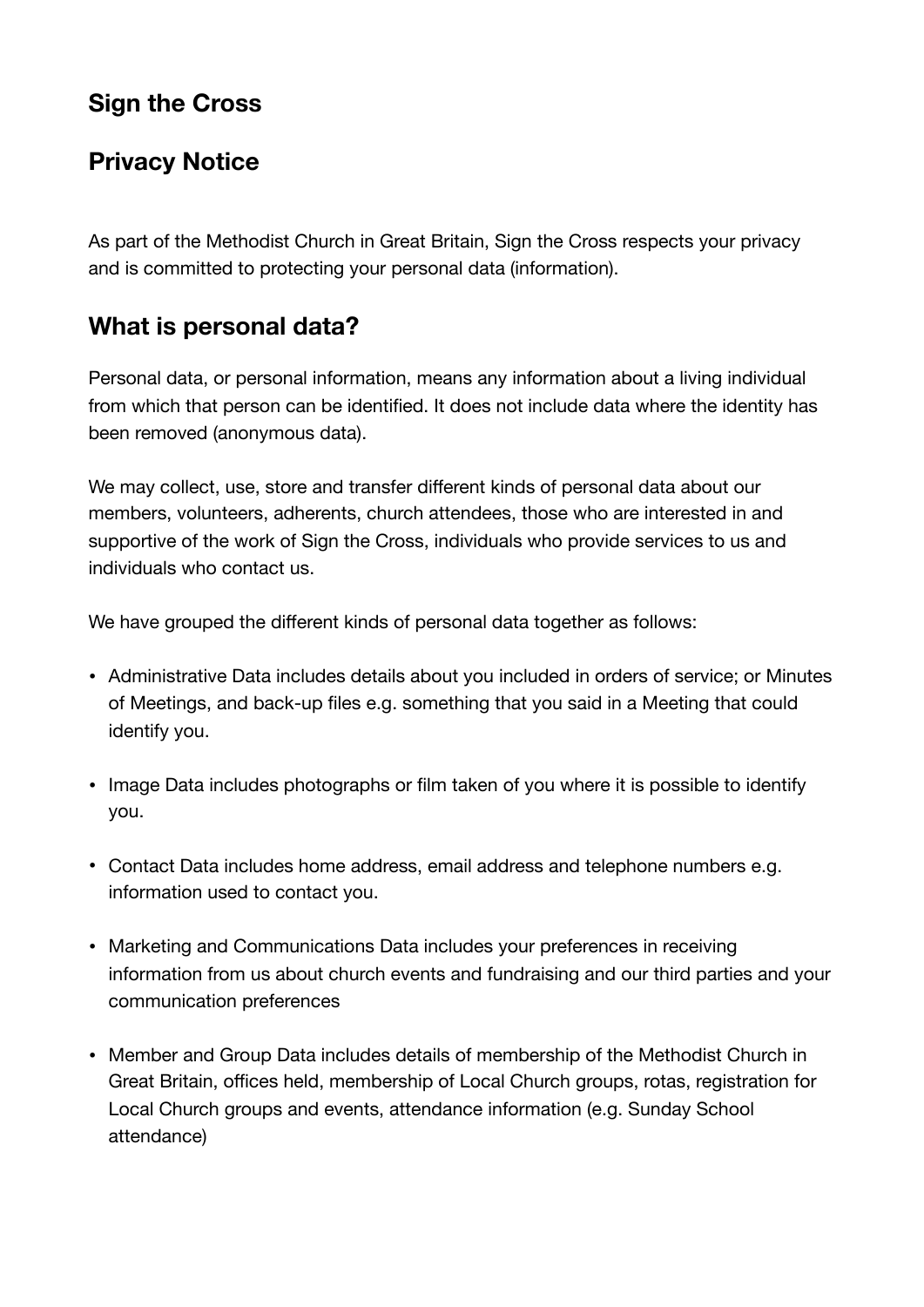- Official Records includes lists of those who have been baptized, confirmation records, marriage records, and funeral records
- Parental Contact Data includes details of parents (e.g. on parent contact forms).
- Pastoral Data includes details and records of pastoral support and prayer requests.

### **How is your personal data collected?**

- Most of the information Sign the Cross collects will be via **Direct exchanges**. You may choose to provide personal information to us direct by speaking to us, filling in forms, or corresponding by email or Facebook messenger. This includes personal data you provide when you ask to receive newsletters, for example or if you choose to become a member of the Methodist Church in Great Britain.
- Automated technologies or interactions: As you interact with the Sign the Cross website, Wix automatically collects information ({see the Cookies policy). Sign the Cross does not collect any personal information by using cookies, server logs and other similar technologies.

#### **How we use your personal data**

Sign the Cross ensures that personal data is processed in accordance with the principles of the GDPR and is processed:

- Lawfully, fairly and in a transparent manner;
- For specified, explicit and legitimate purposes and not processed in a manner which is incompatible with those purposes;
- Accurately, relevantly and limited to what is necessary in relation to the purposes for which it is processed;
- Kept accurate and where necessary kept up to date, with all reasonable steps being taken to ensure that all inaccurate data is erased or rectified without delay;
- Is not kept longer than is necessary for the purposes for which the personal data is processed; and
- In a manner that ensures appropriate security of the Personal Data including protection against unauthorised or unlawful processing and against accidental loss, destruction or damage by using appropriate technical and organisational measures.